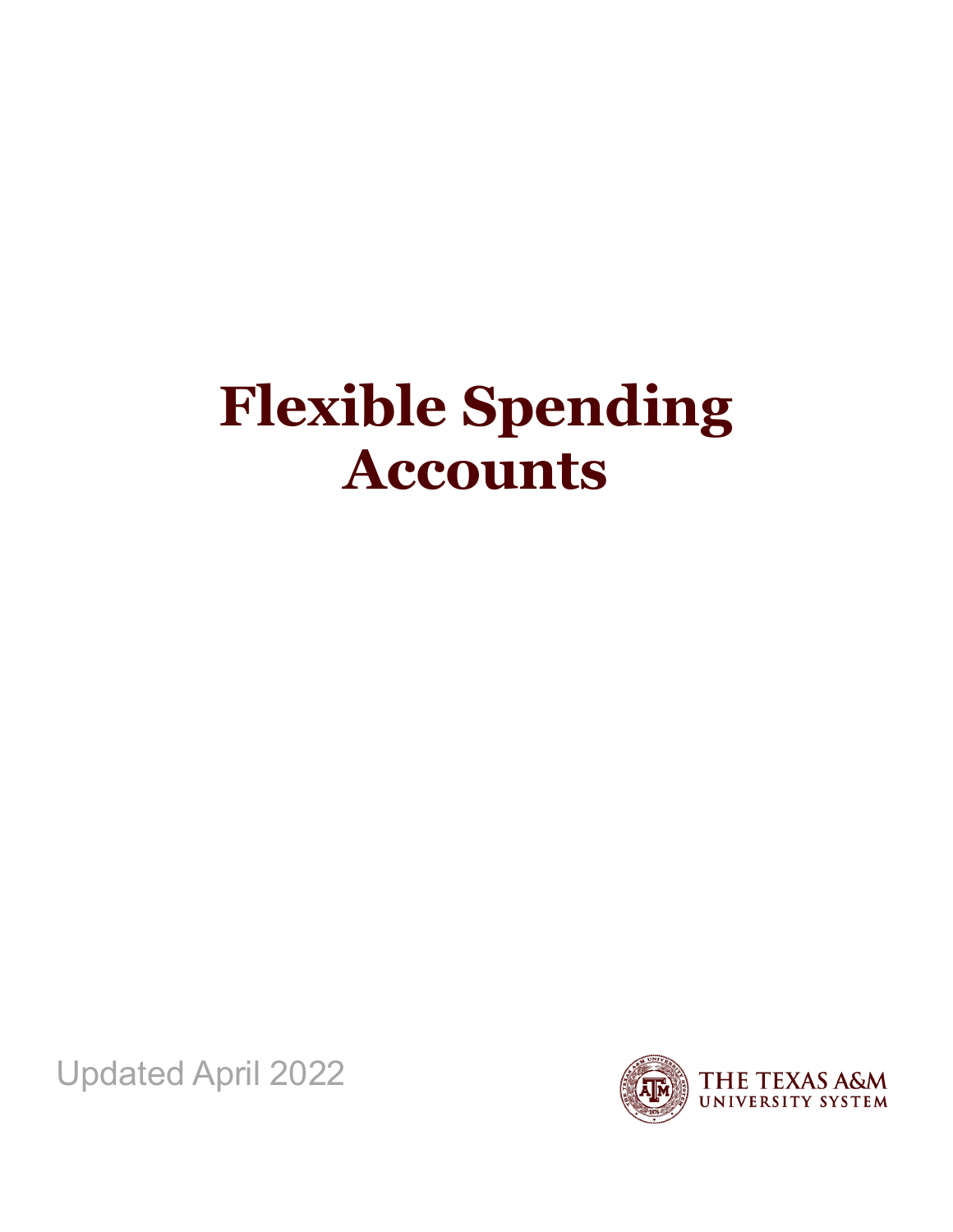# <span id="page-1-0"></span>**Introduction**

*The Texas A&M University System provides two Flexible Spending Accounts. These voluntary programs allow you to pay certain health and dependent day care expenses with before-tax dollars.*

The A&M System recognizes that you and your coworkers have different lifestyles, different family sizes and different benefit needs. That's why the A&M System gives you the opportunity to make some choices about the benefits you want and need — choices like whether to participate in one or both of the Flexible Spending Accounts (FSAs) and to what extent.

This booklet describes your Flexible Spending Account options. It provides a summary of plan provisions in everyday language. Most of your questions can be answered by referring to this booklet.

Through the plan, you can receive tax advantages by creating FSAs using before-tax dollars. This lowers your taxable income — thereby reducing your federal income and Social Security taxes.

This booklet does not contain every detail about your plan. All details are included in the plan document. The plan document is the final word on all plan provisions. In case of any discrepancy between this booklet and the plan document, the plan document will govern. This booklet is neither a contract of current or future employment nor a guarantee of payment of benefits. The System reserves the right to change or end the benefits described in this booklet at any time, for any reason. Clerical or enrollment errors do not obligate the plan to pay benefits. Errors, when discovered, will be corrected according to the provisions of the plan description and published procedures of the A&M System.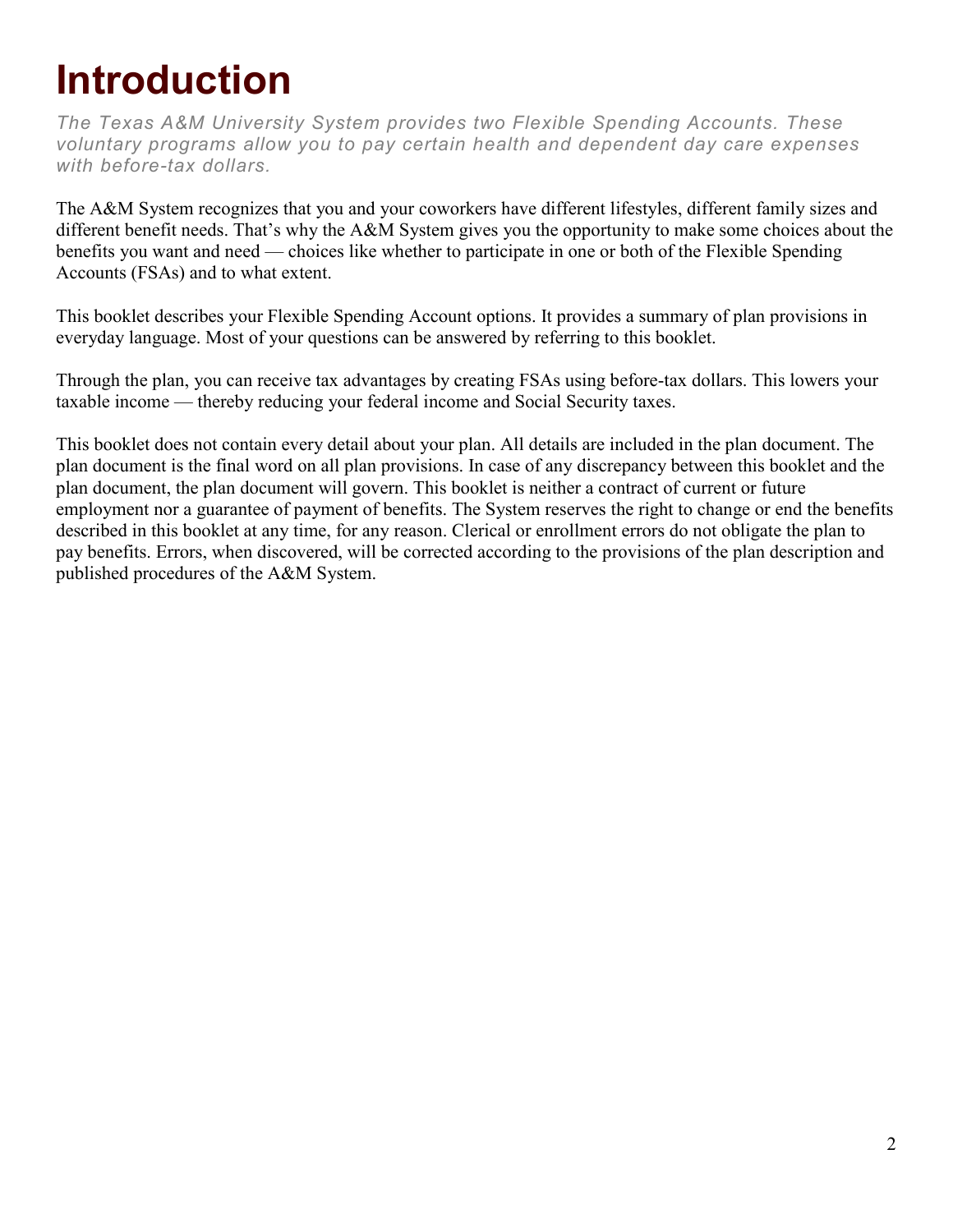# **Table of Contents**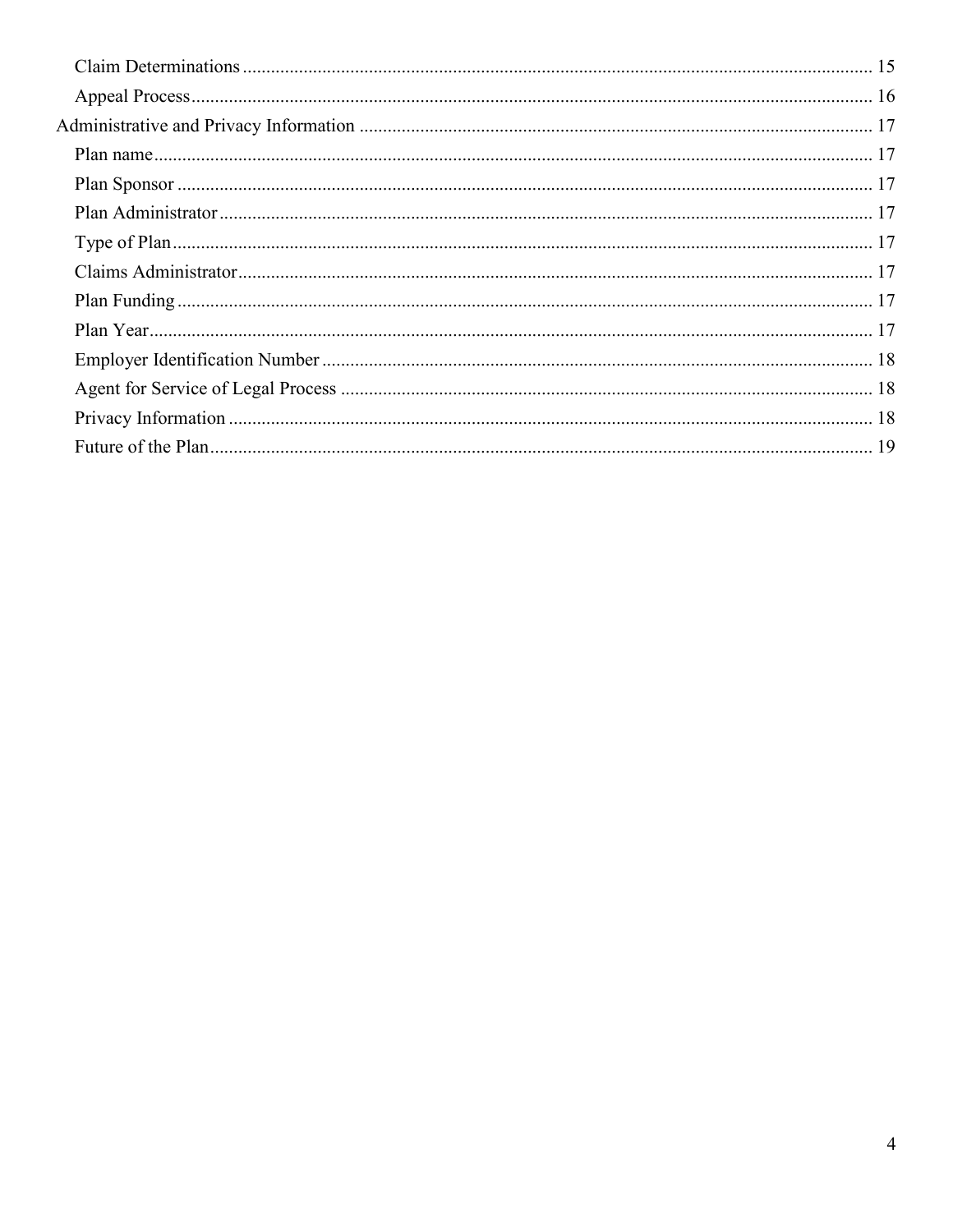# <span id="page-4-0"></span>**Participation**

*All full-time and some part-time employees are eligible to participate in the Flexible Spending Accounts. Participation is voluntary.*

You are eligible to participate in the Flexible Spending Accounts (FSAs) if you:

- are eligible to participate in the Teacher Retirement System of Texas (TRS) or Optional Retirement Program (ORP), and
- work at least 50% time for at least  $4\frac{1}{2}$ months.

You also may join the plan if you are:

- a graduate student employee, and
- you work at least 50% time for at least  $4\frac{1}{2}$ months.

Participation is voluntary.

# <span id="page-4-1"></span>**Enrolling in the Plan**

You may enroll in FSAs online through Workday.

You must enroll in benefits within 45 days from the date you become eligible. You have some options on when your coverage begins:

- You can elect coverage for you and your dependents to take effect on your hire date if you enroll before, on, or within seven days after your hire date
- You can elect for coverage to begin on the first of the month following hire/initial eligibility if you enroll before the end of the month of your hire/ initial eligibility.
- If you enroll beyond the seventh day after your hire date, but during your 45-day

enrollment period, your coverage will take effect on your employer contribution eligibility date (the first of the month after your 60th day of employment).

You must re-enroll each year during Open Enrollment if you wish to continue your participation in the next plan year. Your participation begins the following September 1 for elections made during Open Enrollment.

# <span id="page-4-2"></span>**Qualifying Life Events**

Due to federal law, your decision to participate in the FSAs will remain in effect for the entire plan year — September 1 (or your start date) through August 31 — unless you have a Qualifying Life Event, as defined on the next page.

Changes in your FSAs during a plan year must be consistent with your Life Event, as shown below, and must be made within 60 days of the Life Event. If you increase your monthly contribution as a result of a Life Event, charges incurred before the increase can be reimbursed only up to the original plan benefit amount. When you submit your change in Workday, the change will take effect the first of the following month. However, you will not see a change in your contribution amount until the first pay period of the month following the month in which your change takes effect.

During each Open Enrollment period, you can enroll, re-enroll or decline participation in the plan. You must re-enroll every year to continue participation. At that time, you may change the amount you contribute to your FSAs.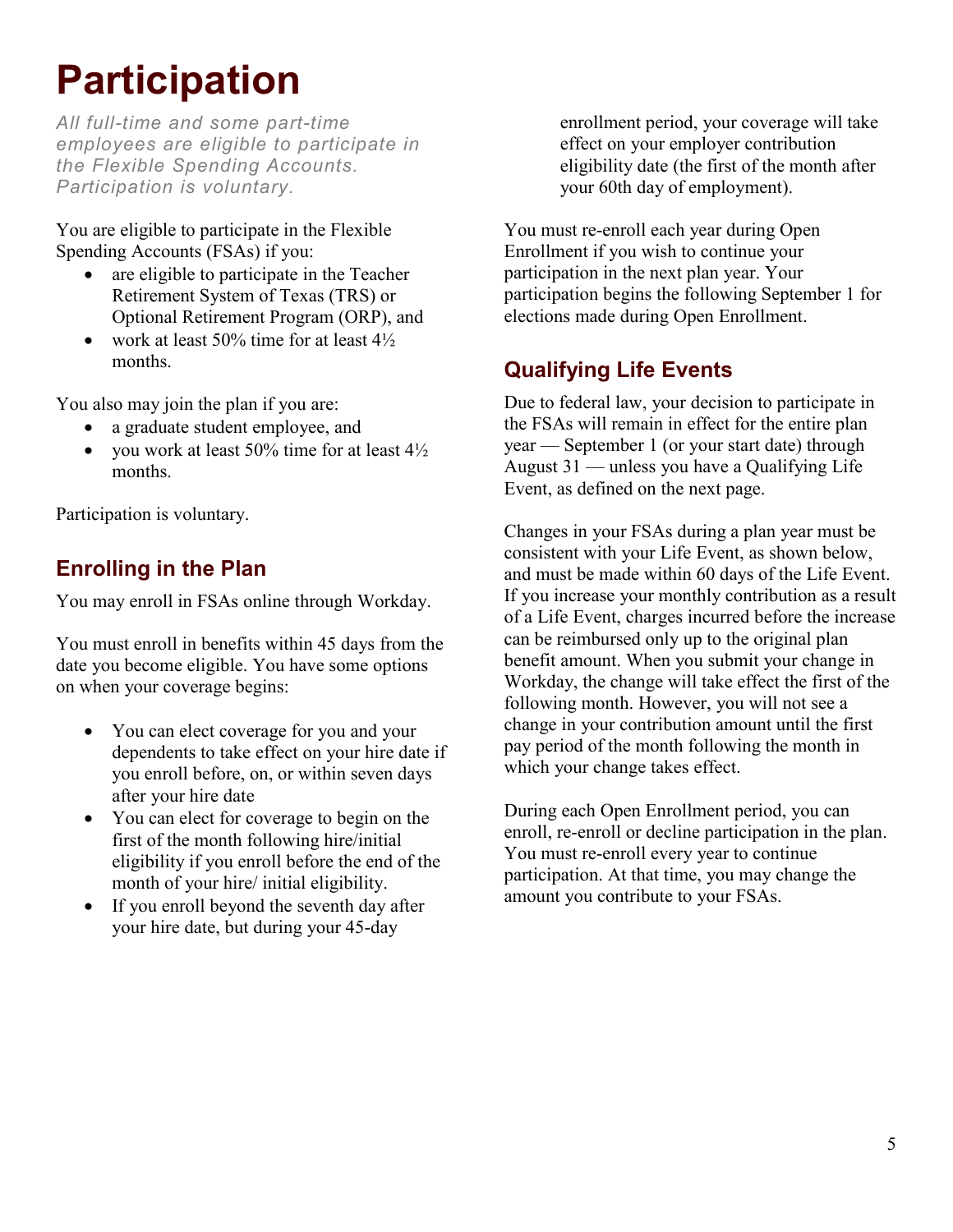<span id="page-5-0"></span>

| <b>Life Event Options For Flexible Spending Accounts</b>                                                                                                                                                                                                                 |                            |                       |                                   |                       |  |  |  |
|--------------------------------------------------------------------------------------------------------------------------------------------------------------------------------------------------------------------------------------------------------------------------|----------------------------|-----------------------|-----------------------------------|-----------------------|--|--|--|
|                                                                                                                                                                                                                                                                          | <b>Health Care Account</b> |                       | <b>Dependent Day Care Account</b> |                       |  |  |  |
| <b>Event</b>                                                                                                                                                                                                                                                             | Enroll/<br>Increase        | Withdraw/<br>Decrease | Enroll/<br>Increase               | Withdraw/<br>Decrease |  |  |  |
| Marriage                                                                                                                                                                                                                                                                 |                            |                       |                                   |                       |  |  |  |
| Divorce or death of spouse                                                                                                                                                                                                                                               |                            |                       |                                   |                       |  |  |  |
| Birth or adoption                                                                                                                                                                                                                                                        |                            |                       |                                   |                       |  |  |  |
| Receipt of qualified medical child support order                                                                                                                                                                                                                         |                            |                       |                                   |                       |  |  |  |
| Dependent child reaches age 26, marries or dies                                                                                                                                                                                                                          |                            |                       |                                   |                       |  |  |  |
| Change in employee's, spouse's or dependent's<br>employment status that affects benefit eligibility                                                                                                                                                                      |                            |                       |                                   |                       |  |  |  |
| Change in employee's, spouse's or dependent<br>child's residence that affects eligibility for<br>coverage                                                                                                                                                                |                            |                       |                                   |                       |  |  |  |
| Employee, spouse or dependent child becoming<br>eligible for Medicare or Medicaid                                                                                                                                                                                        |                            |                       |                                   |                       |  |  |  |
| Employee, spouse or dependent child becoming<br>ineligible for Medicare or Medicaid                                                                                                                                                                                      |                            |                       |                                   |                       |  |  |  |
| Increase in day care costs due to change in provider,<br>change in provider's fees (if the provider is not a<br>relative) or change in number of hours the child<br>needs day care                                                                                       |                            |                       |                                   |                       |  |  |  |
| Decrease in day care costs due to change in<br>provider, change in provider's fees (if the provider<br>is not a relative) or change in number of hours the<br>child needs day care<br>In all cases, the change in coverage must be consistent with the Change in Status. |                            |                       |                                   |                       |  |  |  |

*Employees on leave without pay must make monthly Health Care Account contributions to retain coverage.*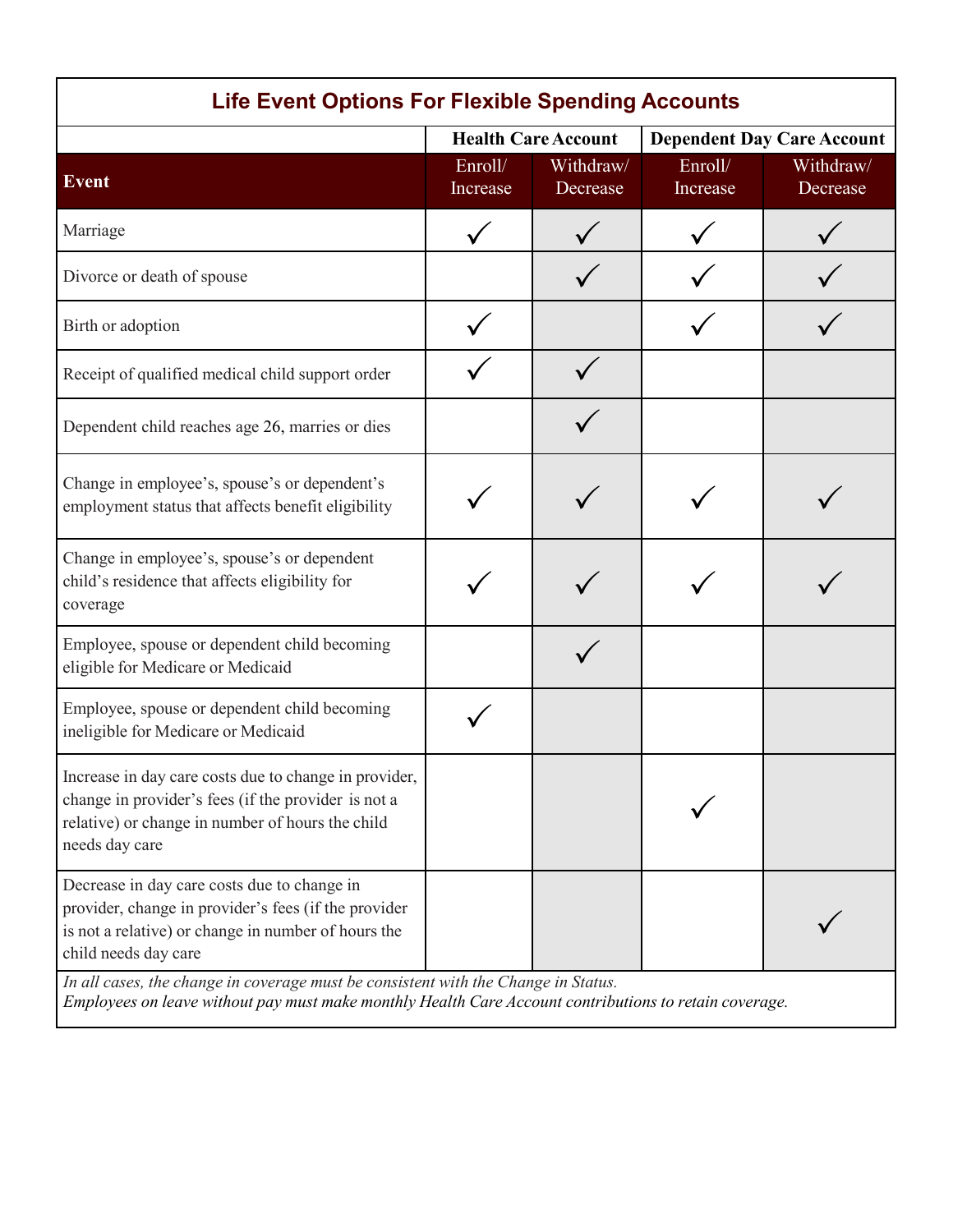# <span id="page-6-0"></span>**How Flexible Spending Accounts Work**

*When you enroll in an FSA, each pay period, you contribute using before-tax dollars. When you have a qualifying expense, you can use the before-tax dollars in your account to pay it. This means you pay less tax.*

Flexible Spending Accounts (FSAs) allow you to pay certain health care and dependent day care expenses with before-tax dollars.

You do not pay federal income tax or Social Security tax on the money that you put into your FSAs. Also, when you use funds from your account(s), you pay no federal income or Social Security tax on the reimbursement.

#### <span id="page-6-1"></span>**How They Work**

During enrollment, you decide how much money you and your family will spend on eligible health care and/or dependent day care expenses for the plan year — September 1 (or your start date) through August 31.

This amount will be deducted, before taxes, in equal amounts (in most cases) from each of your paychecks from which health premiums are deducted during the year.

The amounts that you specify during enrollment will go into your Health Care and/or Dependent Day Care Account(s). During the year, as you have eligible health care or dependent day care expenses, you can use money from your FSAs to pay the expenses or to reimburse yourself. You earn no interest on the money in your FSAs.

#### <span id="page-6-2"></span>**Deduction**

For 12-month employees, your FSA deductions are taken every month. Full-time, monthly paid, less than 12-month employees who are employed and receiving an employer contribution in September will have 12 months of deductions

from 9 months of pay. All other employees working less than 12 months, and participating graduate students returning in the fall will have 4 months of deductions taken in May, just like your other benefits deductions, such as medical and dental premiums.

However, you can continue to use your remaining FSA account balances for eligible expenses for the rest of the plan year.

# <span id="page-6-3"></span>**Federal Tax Code Restrictions**

Because of the tax advantages of the plan, the Federal Tax Code places certain limitations on this type of plan:

- Your FSAs must be used only for eligible expenses incurred between the date your participation began and August 31 (or November 15 if you are eligible for the [grace period\)](#page-7-1). In other words, you must receive the service during that period. The date you pay the bill does not have to be within that period as long as the expense was incurred during that period. In some cases, health care expenses incurred [may not](#page-10-0)  [be eligible.](#page-10-0)
- Once you put money into your FSAs, the money must remain in those accounts. You cannot transfer money between accounts or to a spouse's account, or take it out for any reason other than to pay for an eligible expense that you or any eligible dependent have during the plan year.
- Plan carefully how much money to put in your FSAs. Due to federal law, you will forfeit— or lose — any money in your accounts that you have not used by August 31 (or the following November 15). Forfeitures are used to offset administrative expenses. The System is prohibited from returning forfeited money directly to you.

Visit the Navia [website](https://www.naviabenefits.com/) for the FSA calculator.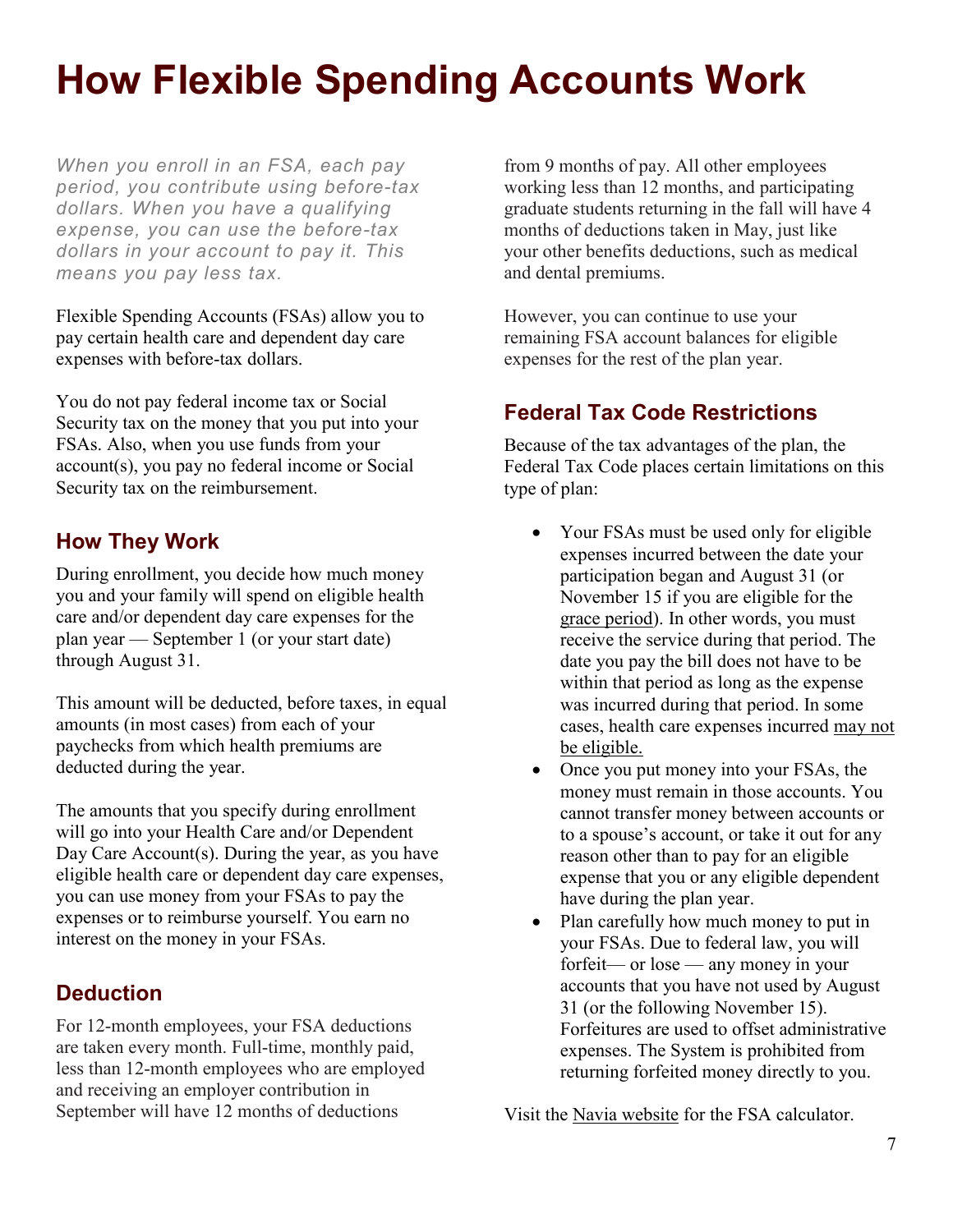# <span id="page-7-0"></span>**Effect on Benefits**

You save taxes on dollars you contribute to the Flexible Spending Accounts using before-tax dollars. Your W-2 will show your salary as reduced by the amounts you contributed to the FSAs and any other pre-tax deductions.

Pre-tax deductions do not reduce your base pay for purposes of pay increases or for calculating most benefits based on pay.

Benefits that are not affected by participation in the FSAs include:

- Teacher Retirement System
- Optional Retirement Program
- Long-Term Disability Insurance
- Basic, Optional and Dependent Life Insurance
- Accidental Death and Dismemberment Insurance
- Longevity, hazardous duty or overtime pay
- Sick leave and vacation pay
- Unemployment and workers' compensation insurance

#### <span id="page-7-1"></span>**Flexible Spending Account Grace Period**

The grace period is a provision under federal law that allows the A&M System to extend the time Flexible Spending Account participants have to use funds in their Health Care and/or Dependent Day Care Spending Accounts. Under this provision, if you are actively employed or [contributing through](#page-9-3)  [COBRA](#page-9-3) and have funds remaining in your accounts at the end of the plan year, (August 31), you can use those funds to pay expenses incurred during the next two and a half months (in other words, through November 15). Active employees who were enrolled in a Flexible Spending Account, but did not enroll in the next plan year, are still eligible to submit claims during the grace period.

For employees who re-enroll, claims incurred in the new plan year (dates of service September 1 through November 15) will be paid using funds, if any, from your prior year's account balance. Once the prior year's balance is exhausted, remaining claims will be applied toward the current year. This process will help minimize your forfeitures from the previous year's account. You will need to call Navia directly and request an adjustment if a claim submitted for services in the previous year is denied due to a claim for the current year being paid and exhausting funds from the previous year.

You have until December 31 to file claims for the year ending August 31.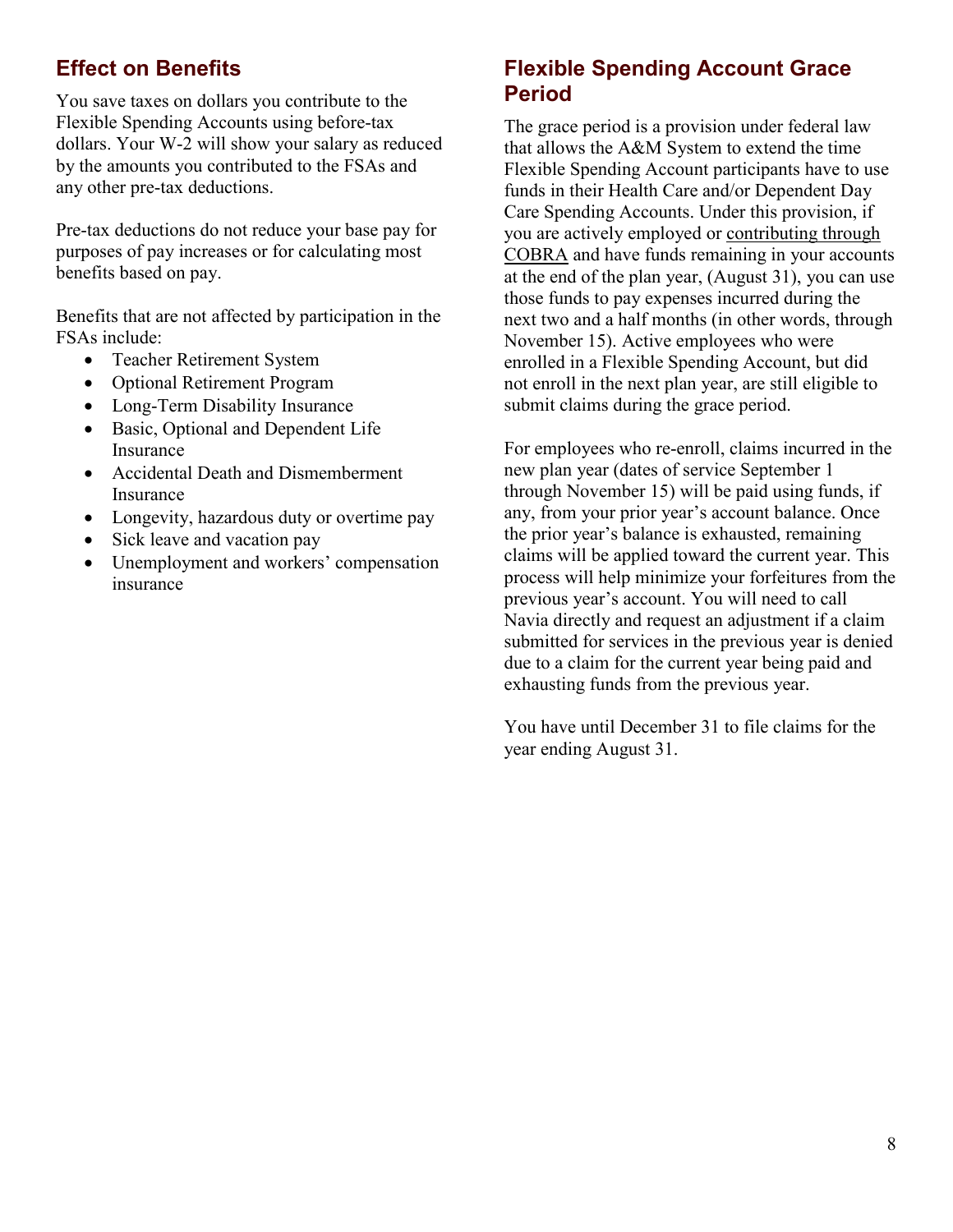# <span id="page-8-0"></span>**Health Care Account**

*You can be reimbursed up to \$2,750 in a plan year from a Health Care Account. You can use this account to pay for eligible health care expenses for yourself and your family with before tax dollars.*

Your Health Care Account gives you a way to pay expenses with before-tax dollars that your medical, dental or vision plan does not pay. It does not replace or change your current health care coverage.

You do not have to be enrolled in an A&M System medical, dental or vision plan to participate in the health care flexible spending account program.

# <span id="page-8-1"></span>**Contribution Rates**

You can contribute any amount up to \$2,750 a year. If you and your spouse both work for the A&M System, one or both of you can have Health Care Accounts. If you both have accounts, you can each contribute up to \$2,750 a year.

#### <span id="page-8-2"></span>**Eligible Dependents**

Health care expenses for a dependent child may qualify for reimbursement through the end of the calendar year in which the child turns 26 years of age.

#### <span id="page-8-3"></span>**Eligible Expenses**

Eligible health care expenses include deductibles, copayments and coinsurance payments under your medical, dental and vision coverage. They also include medical, dental, vision and hearing care services not covered by your insurance.

In general, you can use the Health Care Account to pay any expenses that you could otherwise deduct as medical expenses (excluding Long-Term Care insurance premiums or expenses) on your federal income tax return. However, you cannot use the Health Care Account and take an income tax deduction for the same expense. Here are some examples of the types of expenses that qualify for the Health Care Account:

- Health plan deductibles
- Copayments/coinsurance
- Prescription drugs (excluding those for cosmetic reasons)
- Eye exams
- Eyeglasses/contact lenses and supplies
- LASIK surgery
- Seeing eye dog
- Hearing exams
- Hearing aids
- Dental care
- Orthodontia
- Insulin
- Automobile modifications
- Illness-related transportation
- Smoking cessation programs and prescribed drugs
- Braille books/magazines
- Hearing devices
- Lip reading lessons
- Rest home
- Acupuncture
- Ambulance services

For a detailed list of eligible health care expenses, you can obtain IRS Publication 502 on the [IRS](https://www.irs.gov/)  [website](https://www.irs.gov/) or by calling 1 (800) 829-3676 or 1 (800) 829-1040.

Over-the-counter drugs are not listed in Publication 502, but information is available on the Navia's website [Eligible & Ineligible Expenses page.](https://www.naviabenefits.com/participants/resources/expenses/?benefit=health-care-fsa&msclkid=9a1b27f6b44e11ec9372eea9962fc202)

You will be able to submit, and be paid for, claims up to the amount of your annual contribution. For example, if you elect to contribute \$1,200 for the year and incur \$1,200 in eligible expenses during the first month of the plan year, the plan will reimburse you for the full \$1,200 upon receipt of a valid claim.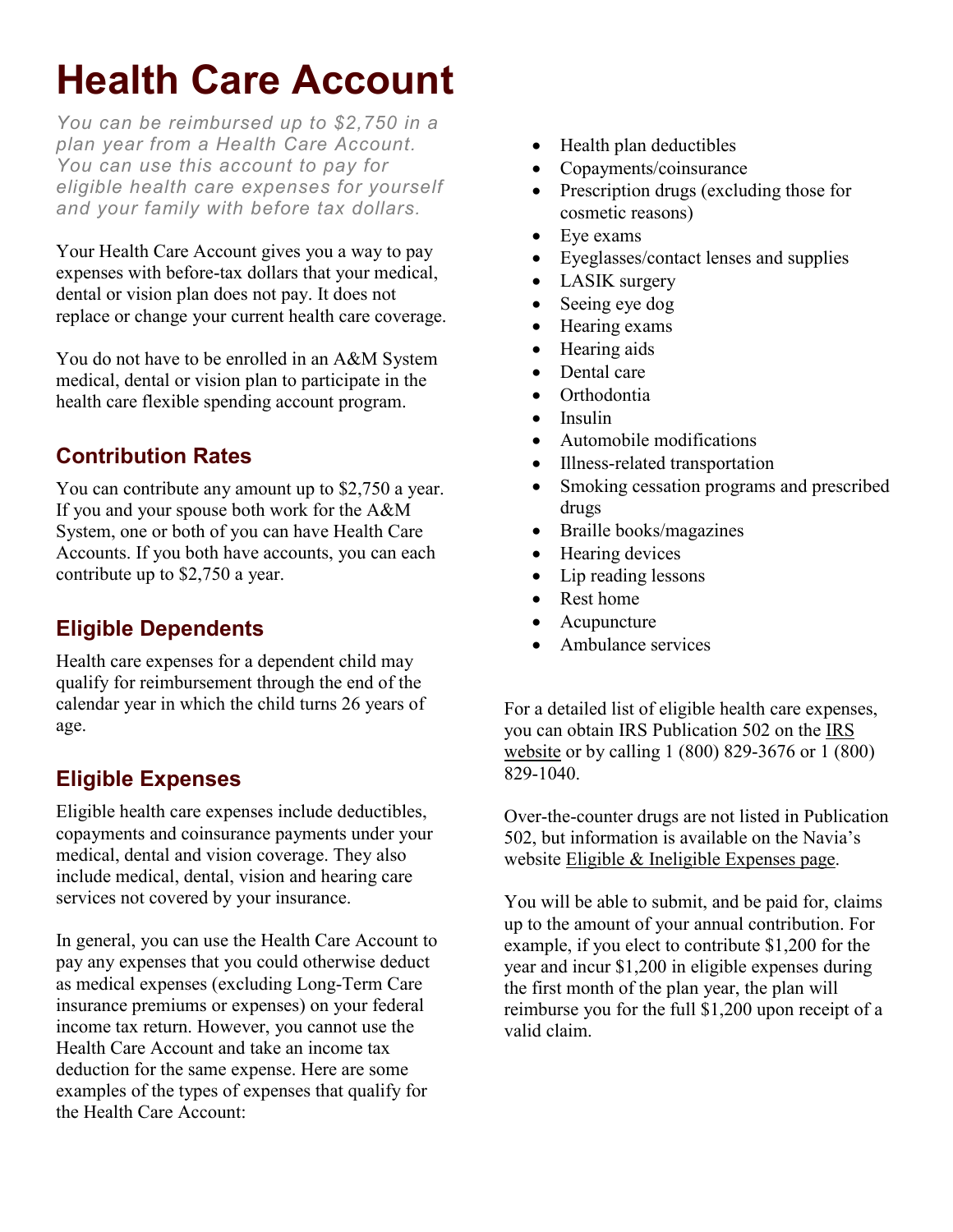#### <span id="page-9-0"></span>**Leave of Absence**

If you take a leave of absence without pay (LWOP), money will not be automatically contributed to your FSA during the time you are not receiving a paycheck.

To access your funds for eligible expenses incurred during your LWOP , you must continue contributing through direct after-tax payment to your Health Care Account while on LWOP.

If you continue to contribute to your FSA while on LWOP, when you return to work, your contributions will, once again, be deducted beforetax from your paycheck for the remainder of the plan year.

After you begin leave, you will receive a form from Navia, the claims administrator, if you have not already been reimbursed more than you have contributed. You must complete and return this form within 60-days from the mailing date shown on the form to continue making contributions. If you have questions, contact Navia at 1 (800) 669- 3539 or your Human Resources office.

If you decide not to contribute to your account while you are on leave, only eligible medical expenses that were incurred before your LWOP can be reimbursed. You may submit claims for those expenses through Dec. 31 of the next plan year.

If you do not contribute while on leave, your FSA deductions will not resume when you return to work, and you will not be able to participate in an FSA until the following plan year.

In either case, if you return to work in a different plan year, you may re-enroll with new contribution amounts within 60 days of your return to work.

#### <span id="page-9-1"></span>**Family and Medical Leave**

If you take an unpaid family or medical leave under the Family and Medical Leave Act, you may continue to make your normal monthly contribution to your Health Care Spending Account. If you do not continue to contribute while on leave, you may not use your account for any expenses incurred

during your leave, and you will forfeit any amount left in your account when you drop your participation.

#### <span id="page-9-2"></span>**The Heroes Earnings Assistance and Relief Tax Act (HEART)**

The Heroes Earnings Assistance and Relief Tax Act of 2008 (H.R. 6081) was signed into law and went into effect on June 17, 2008. The HEART Act provides a broad range of personal and employment related benefits for military personnel and their families.

A participant is eligible if he/she is a qualified reservist called to active duty for 180 days or more. A qualified reservist is a member of the Army National Guard, the Army Reserve, the Navy Reserve, the Marine Corps Reserve, the Air National Guard, the Air Force Reserve, the Coast Guard Reserve, or the Reserve Corps of the Public Health Service.

The Act amends plan rules to allow distributions of all or a portion of the health care FSA balance without incurring medical expenses.

The distribution must be made during the period beginning on the date of an order or call to active duty and ending on the last day of the coverage period that includes the date of the call.

#### <span id="page-9-3"></span>**Leaving the System or Retiring**

If you leave the System or retire before the end of the plan year, you will no longer be able to contribute to your FSA with before-tax dollars.

According to federal COBRA regulations, you can be reimbursed only for eligible claims incurred before withdrawing from the plan unless you elect to continue making contributions for the remainder of the plan year.

After your termination of employment, you will receive a form from Navia. Complete and return the form within 60 days from the mailing date shown on the form if you intend to continue making aftertax contributions through COBRA.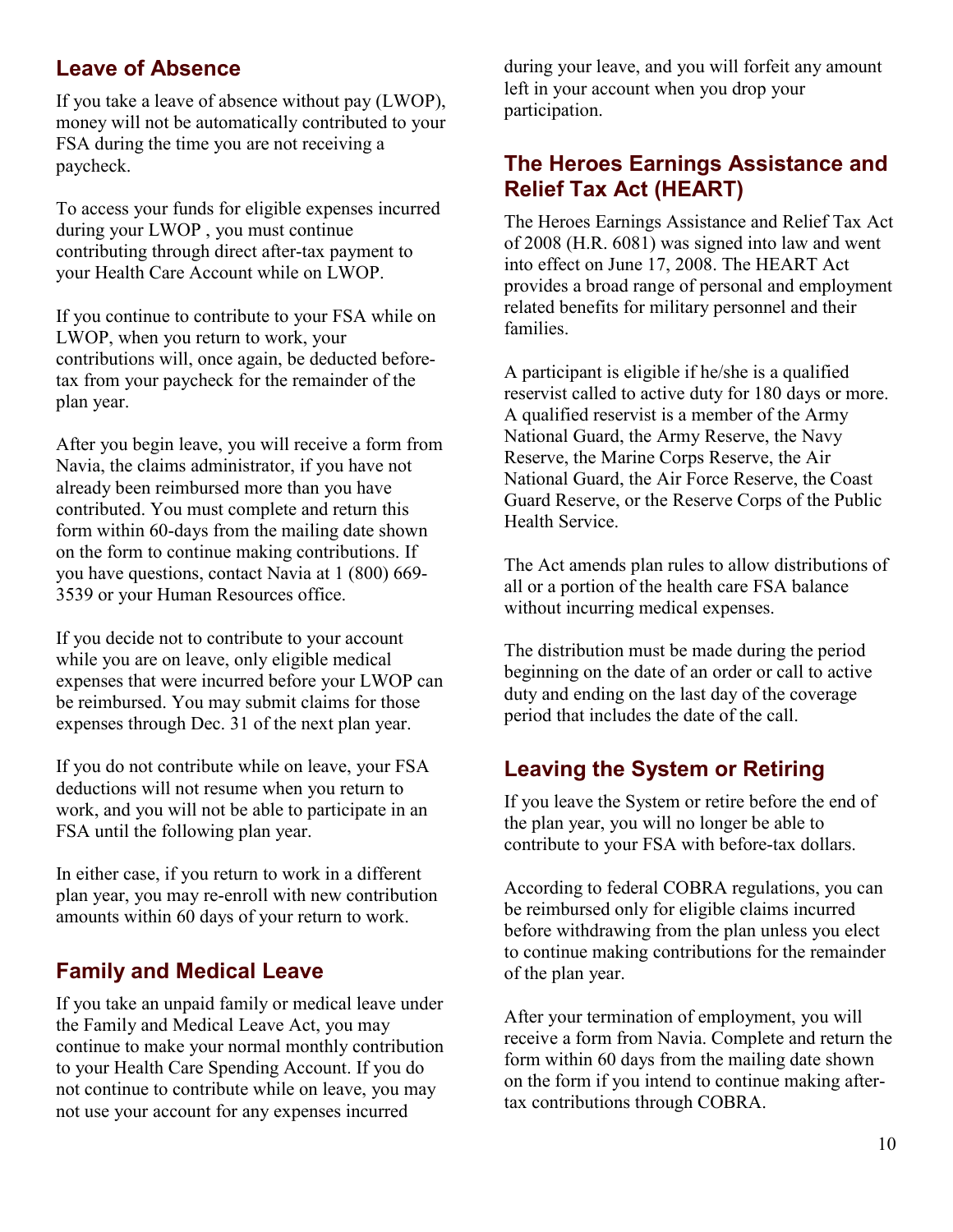With this election, you make the monthly contribution directly to Navia. This allows you to continue to receive reimbursement for claims incurred after your employment termination date, through the end of the plan year.

Once you stop making contributions, you may file claims only for expenses incurred before you stopped contributing to the plan. If you return to A&M System employment within 30 days, you must resume contributing to your FSA. However, you cannot change your contribution amount.

If you return to A&M System employment after 30 days, you can choose to enroll as a new employee if you did not continue your participation through COBRA. If you continued participation through COBRA, when you return you can choose to resume before tax contributions at the level you elected at the beginning of the plan year. If you have questions, contact Navia or your Human Resources office.

# <span id="page-10-0"></span>**Health Care Expenses Not Eligible**

The Health Care Account cannot be used to reimburse you for:

- any insurance premiums, including premiums for your A&M System heath, dental or other coverages, your spouse's premiums from another employer's plans or premiums for a private health plan or other insurance for you or your dependents;
- Long-Term Care insurance premiums or expenses;
- cosmetic surgeries, treatments or medications unless they are necessary to correct a deformity:
	- o directly related to a congenital abnormality,
	- o resulting from an accident or trauma, or
	- o resulting from a disfiguring disease;
- procedures such as hair removal electrolysis, hair transplants, lipo suction and face lift operations are considered cosmetic and are generally not eligible;
- exercise programs and equipment, unless prescribed for treatment of an injury or

specific illness;

- any expense paid by an insurance plan;
- any expense you deduct on your federal income tax return.

# <span id="page-10-1"></span>**If You Die**

According to federal regulations, if you die before the end of the plan year, your family can be reimbursed only for eligible claims incurred before your death unless they elect to continue making contributions through COBRA for the remainder of the plan year.

If you die, your beneficiary will receive a form from Navia. Your beneficiary should complete the form and return it to Navia within 60 days if he/she wants to continue making contributions through COBRA.

With this election, the beneficiary, or other family member, pays the monthly contribution, after taxes, directly to Navia. The beneficiary or family member can then continue to receive reimbursements for claims incurred after your death, through the end of the plan year.

# <span id="page-10-2"></span>**Reimbursing the Plan**

If you leave A&M System employment, retire, go on leave without pay, experience a Change in Status or die, and you have been reimbursed for more than you have put into your Health Care Spending Account, you or your beneficiary do not have to reimburse the plan.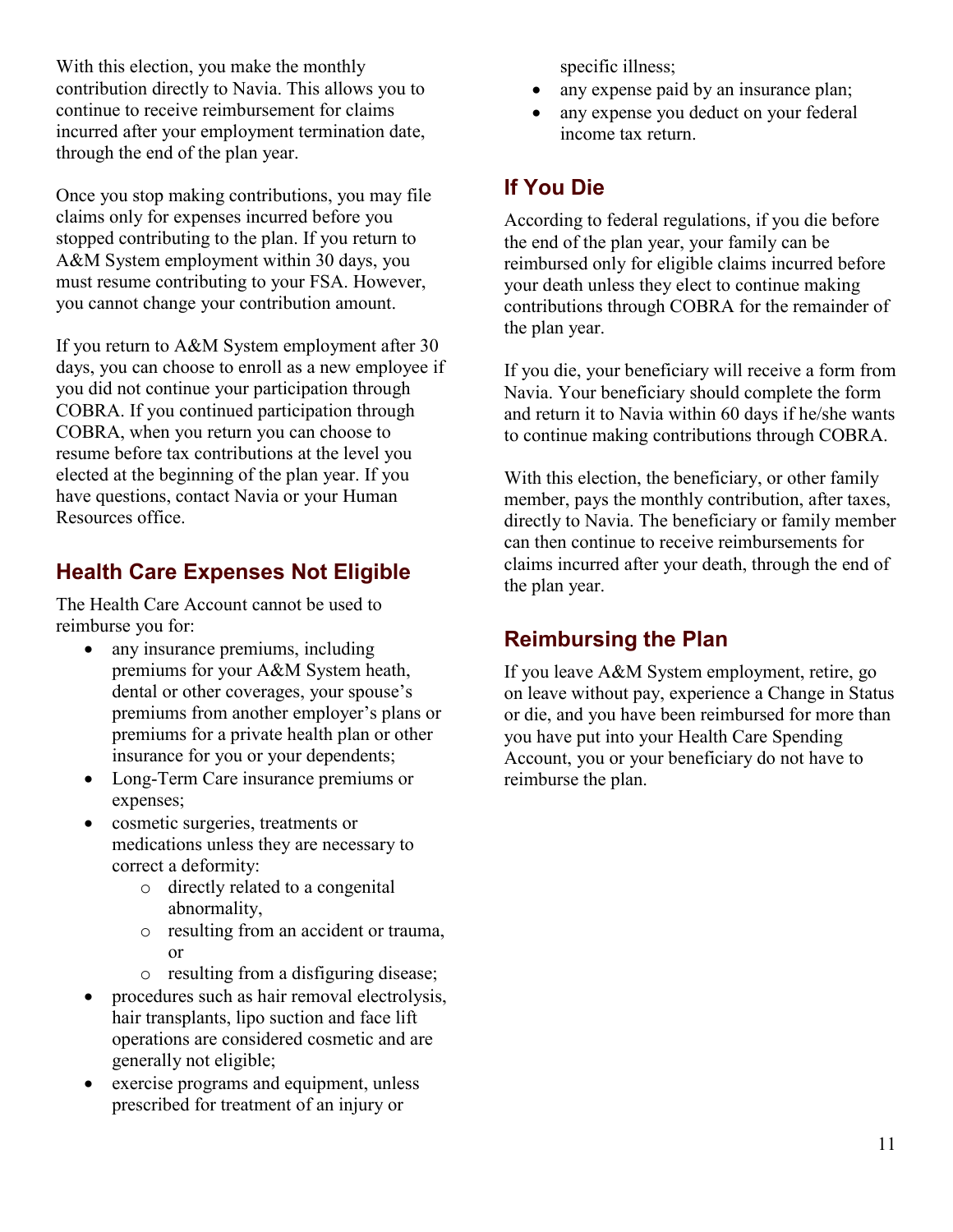# <span id="page-11-0"></span>**Dependent Day Care Account**

*You can contribute up to \$5,000 to the Dependent Day Care Account on a before-tax basis. You can use this money to pay yourself back for eligible day care or elder care expenses necessary to allow you and your spouse to work.* 

The Dependent Day Care Account allows you to pay expenses, before taxes, for the care of your dependent(s) while you and your spouse work or look for work. You may not use the account to pay for your dependent's health care expenses.

The government regulates who qualifies for dependent day care reimbursement, what dependents qualify for reimbursable care and the dependent day care providers who are eligible to submit for reimbursement from this type of account. These are described in IRS Publication 503. You may obtain a copy at [IRS Publication 503](https://www.irs.gov/forms-pubs/about-publication-503) or by calling 1 (800) 829-3676 or 1 (800) 829-1040. This information is also available on [Navia's](https://www.naviabenefits.com/participants/resources/expenses/?benefit=health-care-fsa&msclkid=9a1b27f6b44e11ec9372eea9962fc202) website.

When you use the Dependent Day Care Account, you must file [IRS Form 2441](https://www.irs.gov/forms-pubs/about-form-2441) with your annual income tax return. On this form, you must show the amount you contributed to the account and give the tax identification number for the person or organization that provided care for your dependent. Your care provider should provide this number. For an individual day care provider, you usually use that person's Social Security number. A business will have a separate number.

# <span id="page-11-1"></span>**Eligible/Ineligible Day Care Expenses**

Dependent day care expenses qualify for the FSA only if the care is provided to allow you and your spouse to both work or look for work. Or, care can be provided to allow you to work or look for work if:

- you are single,
- your spouse is a full-time student, or
- your spouse is mentally or physically

disabled.

The Dependent Day Care Account can be used to reimburse you for expenses such as:

- day care fees for children 12 or younger or older disabled dependents
- babysitting fees (work-related only)

The Dependent Day Care Account cannot be used to reimburse you for expenses such as:

- kindergarten fees
- tuition for private school, grades  $K-12$
- overnight camps and extracurricular lessons
- supply fees
- club or organization membership fees

# <span id="page-11-2"></span>**Contribution Rates**

The maximum contribution is per household is \$5,000 unless you are married and file a separate tax return. In that case, your maximum contribution is \$2,500.

If you and your spouse both work for the A&M System, you can set up one or two Dependent Day Care Accounts. However, if you have two accounts, the total of the accounts cannot be more than \$5,000 a year.

If you voluntarily change day care providers, you cannot change your Dependent Day Care Account contributions. However, if your day care closes or changes its rates, you can make changes to your contribution amount.

#### <span id="page-11-3"></span>**Dependent Day Care Account vs. Tax Credit**

You may not use the Dependent Day Care Account for expenses you use towards the child care tax credit on your income tax return. The same kinds of expenses are eligible for the Dependent Day Care Account and the child care tax credit. The advantage of using the Dependent Day Care Account varies according to your income. At certain salary levels, taking the tax credit on your income tax return may be better than using the FSA.

If you choose to pay your expenses through the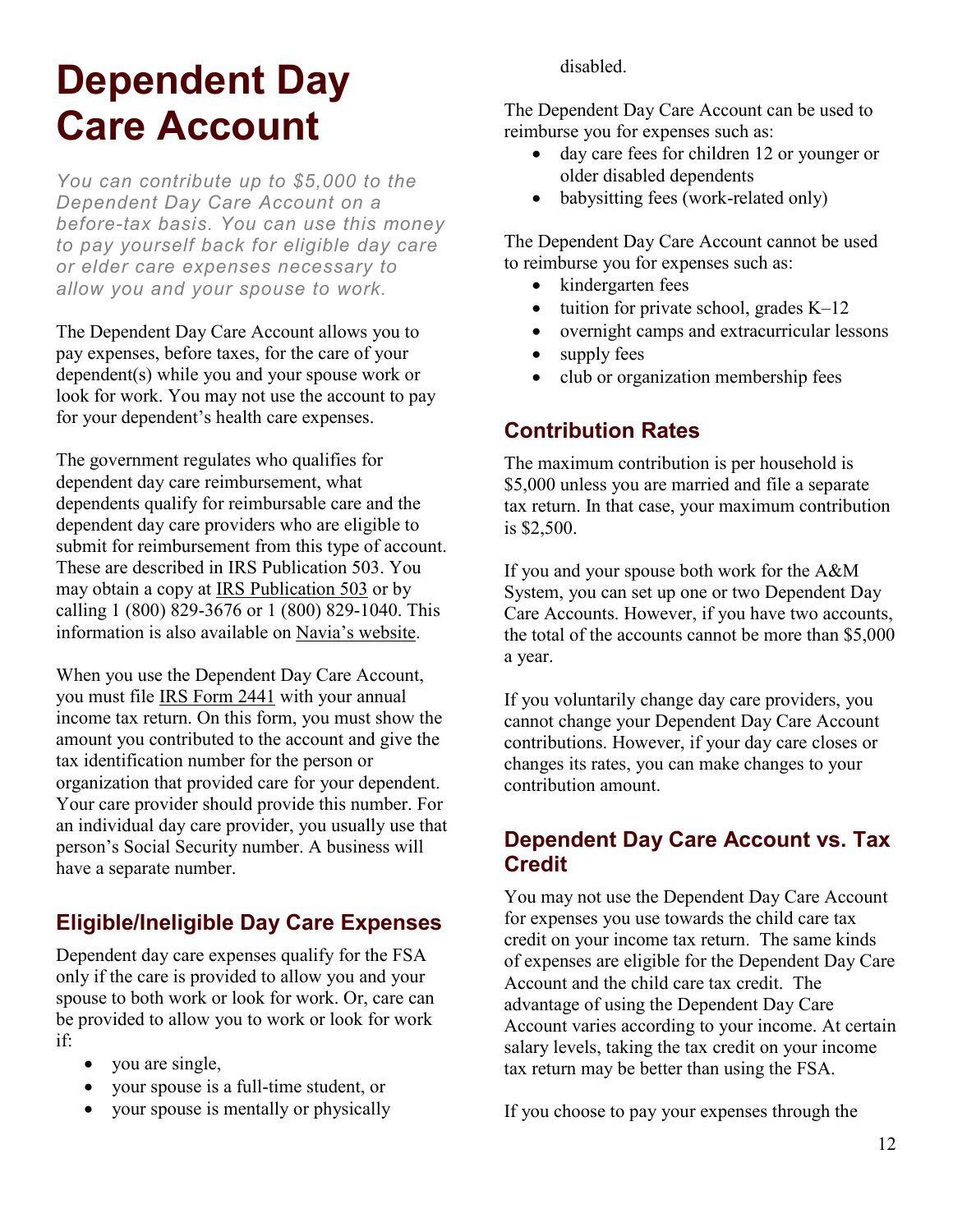Dependent Day Care Account, you may not deduct these same expenses on your income tax return. Likewise, if you use the tax credit on your IRS return, you cannot reimburse yourself through the Dependent Day Care Account for those same expenses. You may, however, use the account for some expenses and the credit for other expenses. In this case, any amount you pay through the Dependent Day Care Account will offset your maximum expense available for the tax credit.

Please consult with a tax advisor to determine what is best for you and your family.

#### <span id="page-12-0"></span>**Eligible Dependents**

For your day care expenses to be eligible, the dependent receiving the care must share your home at least eight hours a day and be:

- a child 12 or younger who is claimed as a dependent on your tax return, or
- a person who is at least 13 years old, such as your parent, spouse or older child, who requires care due to a physical or mental disability and is claimed as a dependent on your tax return, or could be claimed except for that person's income.

If you use the Dependent Day Care Account for adult day care, the dependent being claimed must live with you and must not earn more than \$3,200 per year.

In certain cases of divorce or separation, you may use the Dependent Day Care Account if you have custody of a child even if you do not claim the child as a dependent on your tax return. If this applies to you, you may wish to consult an attorney before you enroll in the FSA.

# <span id="page-12-1"></span>**Day Care Providers**

Dependent day care must be provided by a licensed day care center or persons who are not claimed as dependents on your tax return. This would include an after-school program through your local school system.

You may pay someone who lives with you, such as

your parent, to provide care, as long as you do not claim that person as a dependent on your tax return. You may pay your child to provide care only if the child is 19 or older and you do not claim the child as a dependent on your tax return.

#### <span id="page-12-2"></span>**Leave of Absence**

If you take a leave without pay (LWOP), no money will be contributed to your FSA while you are not receiving a paycheck. However, you can continue to submit claims during the plan year for eligible expenses incurred before going on leave without pay as long as you have money in your account.

If you return to work within the same plan year, your participation will begin at the same level of contribution. If you return in a new plan year, you may reenroll with new contribution amounts within 60 days of your return.

# <span id="page-12-3"></span>**If You Leave the System**

If you leave the A&M System before the end of the plan year, you will no longer be able to contribute to your Dependent Day Care Account. However, you may continue to submit claims for expenses incurred through the end of the plan year (August 31) against the balance in your account as of the date you terminated employment.

If you return to A&M System employment within 30 days, you can resume contributing to your Spending Account. However, you cannot change your contribution amount. COBRA continuation does not apply to the Dependent Day Care Account.

# <span id="page-12-4"></span>**If You Die**

If you die before the end of the plan year, your family can continue to submit claims for eligible expenses incurred before the end of the plan year (August 31), as long as there is a balance in the account.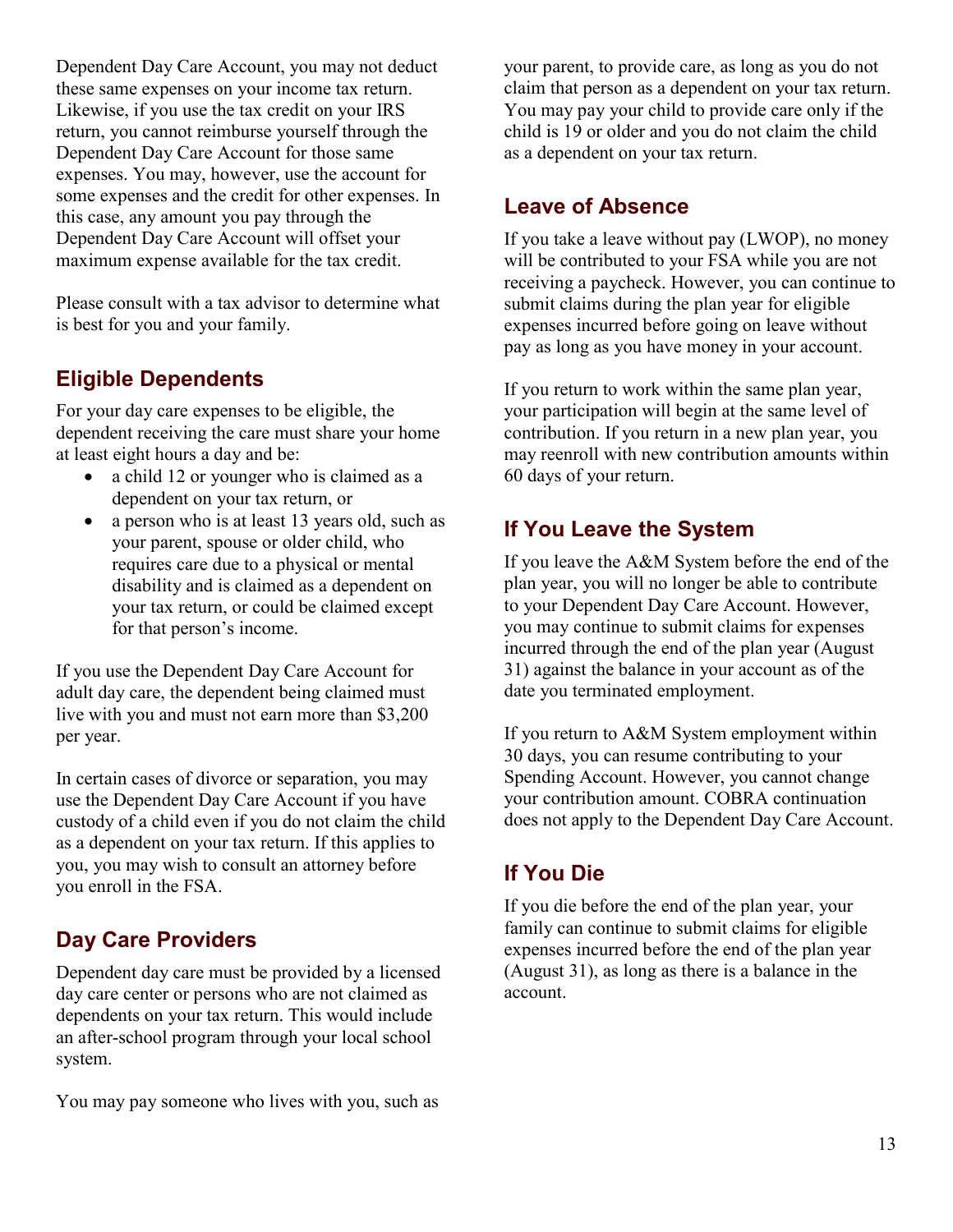# <span id="page-13-2"></span>**Accessing Your Funds**

# <span id="page-13-0"></span>**Debit Card**

When you sign up for a Flexible Spending Account (FSA) plan, you will automatically receive a debit card. There is no charge to the participant for the debit card.

- The card will be mailed to you
- You can request additional cards for dependents at no extra charge
- The card is good for three years. Once you deplete this year's balance, don't throw it away.
- Save your receipts. Even though most transactions will automatically be substantiated, it is important that you keep records in the event additional documentation is required
- You can log into the [Navia website](https://app.naviabenefits.com/app/#/login) and track your expenses and account balance.
- If you lose your card, call Navia immediately at 1-800-669-3539. Navia customer service hours are 7am - 7pm (Monday - Friday)

# <span id="page-13-1"></span>**Using your benefits**

To access your benefits, swipe your Navia Benefit Card to pay for eligible health care and daycare expenses. Funds come directly out of your FSA and are paid to the provider.

Expenses paid using the Navia debit card do not require you to submit a paper claim. If an expense using the debit card requires substantiation, Navia will send you a "Request for Receipt" letter requesting additional documentation. For this reason, you are urged to always save your receipts.

You can also submit claims online, through Navia's smartphone app for Android and iPhone, email, fax or mail. Claims are processed within a few days and reimbursements are issued according to your

employer's reimbursement schedule. Be sure to include documentation that clearly shows the date, type and cost of the service. After you incur eligible expenses, you may file claims for reimbursement. You will not owe taxes on this money.

If you do not use the debit card for a particular purchase, you will need to follow the process for reimbursement in the Filing Claims section.

# **How the Card Works**

With the debit card, you can pay for expenses such as your prescriptions, copays and deductibles at the time of service, if the merchant participates in the Inventory Information Approval System (IIAS). The IIAS recognizes whether an expense is eligible or ineligible for reimbursement by a health-care FSA. In most cases, you will not be required to submit a claim or receipt. However, always save your itemized receipts, in the event you receive a "Request for Receipt" letter or email from Navia. If you receive a request for documentation from Navia, you must return the requested documentation within 21 days of the date of the letter to ensure your Navia debit card remains active.

The debit card is accepted at health care related merchants and service providers such as doctors, dentists, and vision care centers. You will not be able to use your Navia debit card at gas stations, convenience stores, bookstores, etc., even though you may be able to purchase over-the-counter medicines at these locations.

You may be required to provide an itemized receipt when you receive services from your medical, dental or vision provider and the amount charged is not equal to a copay amount. Because cosmetic procedures and devices are not eligible expenses, Navia will require an itemized receipt and/or an Explanation of Benefits from your insurance carrier to confirm that the expense is an eligible expense.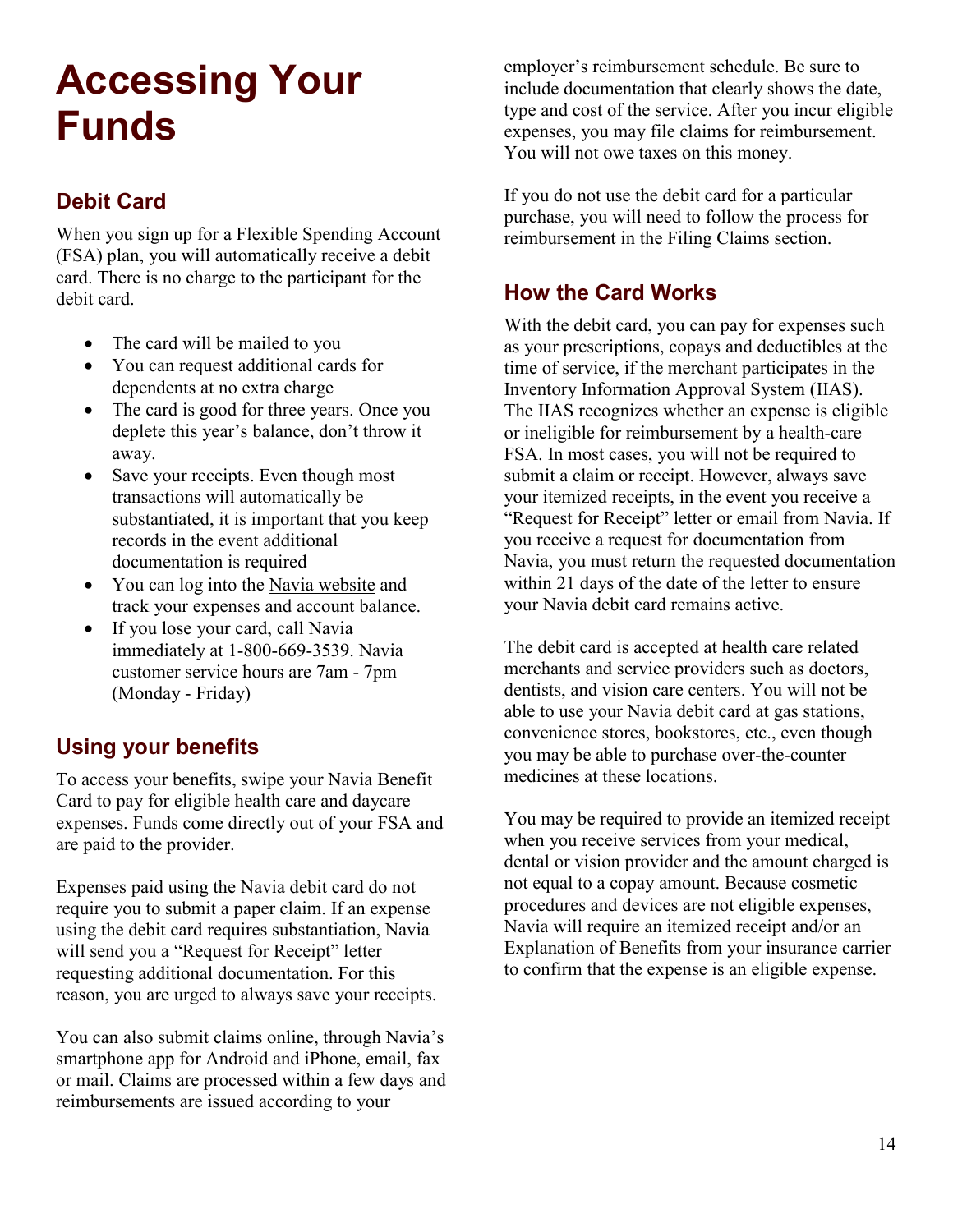# **Filing Claims**

- 1. Get a receipt that identifies the product or service and the date it is received.
- 2. If the expense is for a health care-service that might be covered by your health, dental or vision plan, send a claim to your health, dental or vision plan. Even if you haven't met your deductible, this will allow your expense to be recorded so it will apply toward your deductible. You can be reimbursed from the FSA only for eligible expenses not reimbursed by your health, dental or vision plan.
- 3. Submit the claim online via the Navia website or through Navia's app and upload, fax, or mail your receipts to Navia Benefits, the claims administrator or fill out a claim form and send it to Navia at:

Navia Benefit Solutions PO Box 53250 Bellevue, WA 98015

Forms are available on the [Navia](https://www.naviabenefits.com/) [website.](https://www.naviabenefits.com/)

- 4. Attach a copy of the receipt with service dates or the explanation of benefits form you receive from your health, dental or vision plan after you file a health claim, if applicable. Keep a copy of the claim for your records. You may need to submit additional claim information, such as a doctor's prescription, in situations where proof of a medical diagnosis is required (such as smoking cessation classes). If faxing, include your name and universal identification number (UIN) on the fax cover page or the receipt itself.
- 5. If Navia has questions about the claim, you will receive a written notice from Navia within 30 days of submitting your claims, however, substantiation requests for debit card claims may be sent to you

up to two months after the charge is incurred. The notice will state the specific reasons for the inquiry, tell you if any further information is needed and tell you what you should do if you want to resubmit a denied claim for review. You will have until December 31 of the following plan year to respond.

If you want any reimbursement to be directly deposited into a particular bank account, you need to sign up for direct deposit on the [Navia website.](https://www.naviabenefits.com/)

You can submit claims as often as you want. You do not have to meet a certain dollar amount before you submit a claim, nor do you have to submit a separate claim for each expense. Your submission can include any combination of health care and dependent daycare expenses. Each time you receive a check from your FSAs or a notice that a payment has been deposited directly into your bank account, you will also receive an account statement (for both accounts) on the check stub. This statement will tell you, for the plan year, the dollar amount of claims that have been submitted, payments that have been made, deposits and account balances. You will receive a reminder in November before the plan year ends to help you in planning to avoid forfeitures. If you wish to receive additional information, find out your account balance, or have a question about a claim, call Navia at 1-800-669- 3539 or visit the [Navia website.](https://www.naviabenefits.com/)

It is your responsibility to make sure that your expenses are considered eligible for reimbursement from your FSAs. The claims administrator, Navia, requires that all IRS provisions are met. If you are audited by the IRS, you may have to produce records and documentation to prove your reimbursed expenses were eligible. If any expenses were not eligible, you will have to pay the tax on those expenses as well as any resulting tax penalty. Be sure to keep copies of all claims, including receipts, for your records.

#### <span id="page-14-0"></span>**Claim Determinations**

For Health Care Spending Accounts: You will be able to submit, and be paid for, claims up to the amount of your annual contribution as soon as the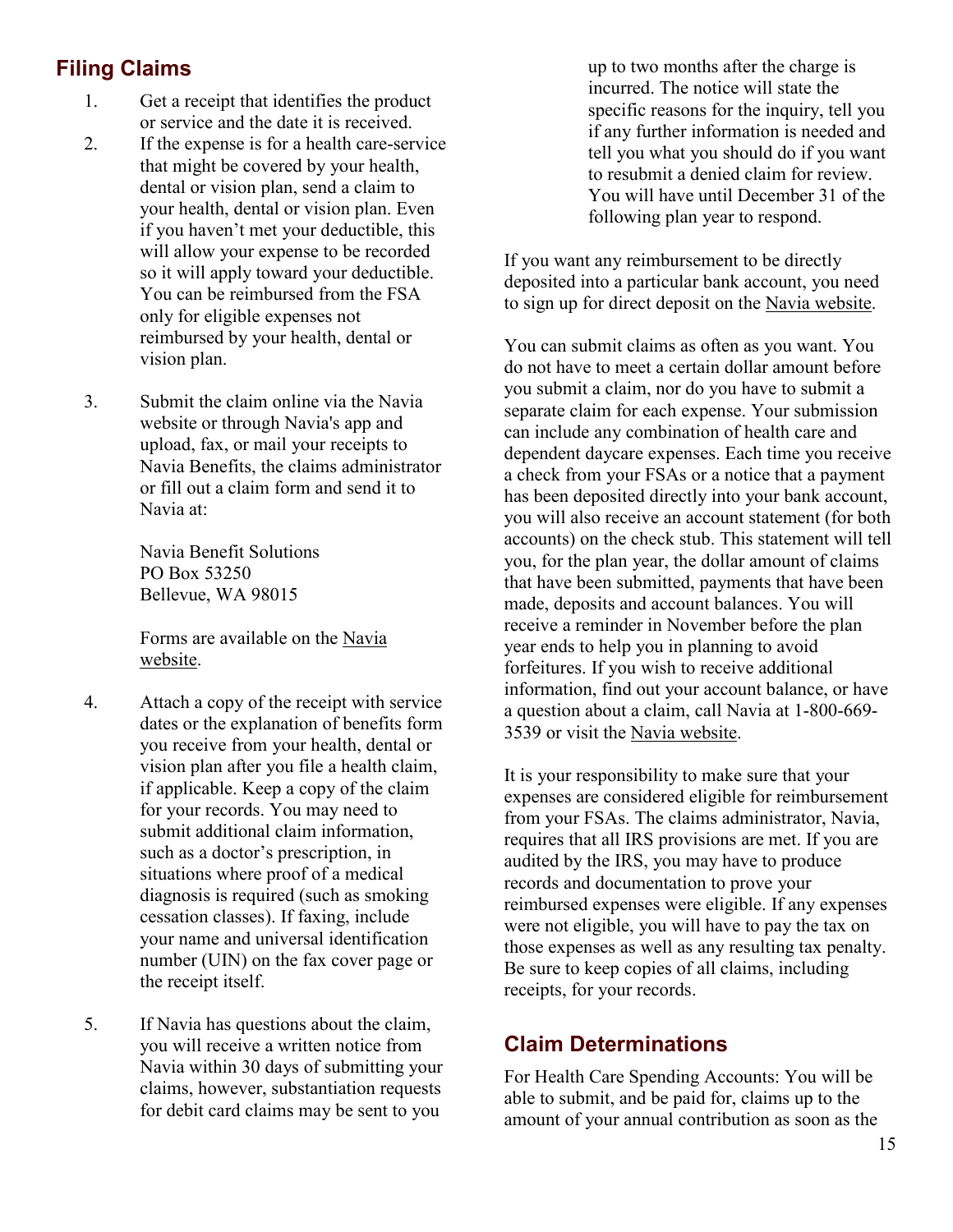eligible expenses are incurred.

For Dependent Day Care Spending Accounts: If you submit a claim for more than your account balance, you will receive a check only for the amount in your account. The rest will be sent to you as contributions from your pay are added to your account.

# **If You Forget to Submit a Claim**

All claims must be for services and expenses that were incurred between the date your participation began and August 31 (for exception, see ["Grace](#page-7-1)  [Period"](#page-7-1)). However, Navia will allow you to submit claims up to December 31 after that period ends, as long as the expenses were incurred during that period. *Remember, the date the service was received determines whether that service was incurred during the correct period, not the date the bill was issued or paid.*

# <span id="page-15-0"></span>**Appeal Process**

Navia will screen claims to make certain they conform to basic federal guidelines for eligibility. Occasionally, they may deny payment of a claim. If you disagree with Navia's decision to deny a claim, you may follow this appeal process:

- 1. You or your authorized representative may write to Navia requesting a review of the denial. You must do so within 180-days after you receive the written denial of your claim. Your request for review may include any issues and comments that you wish to be considered in the review.
- 2. Navia will respond to your request within 60-days.
- 3. If you still disagree with Navia's decision, write the plan sponsor and request that the plan sponsor review the decision.
- 4. The plan sponsor will make a final decision on your claim within 60 days. The sponsor will tell you the claim decision (in writing) and the specific plan provisions on which the decision was based. At any time, you

may review pertinent documents in the plan sponsor's possession.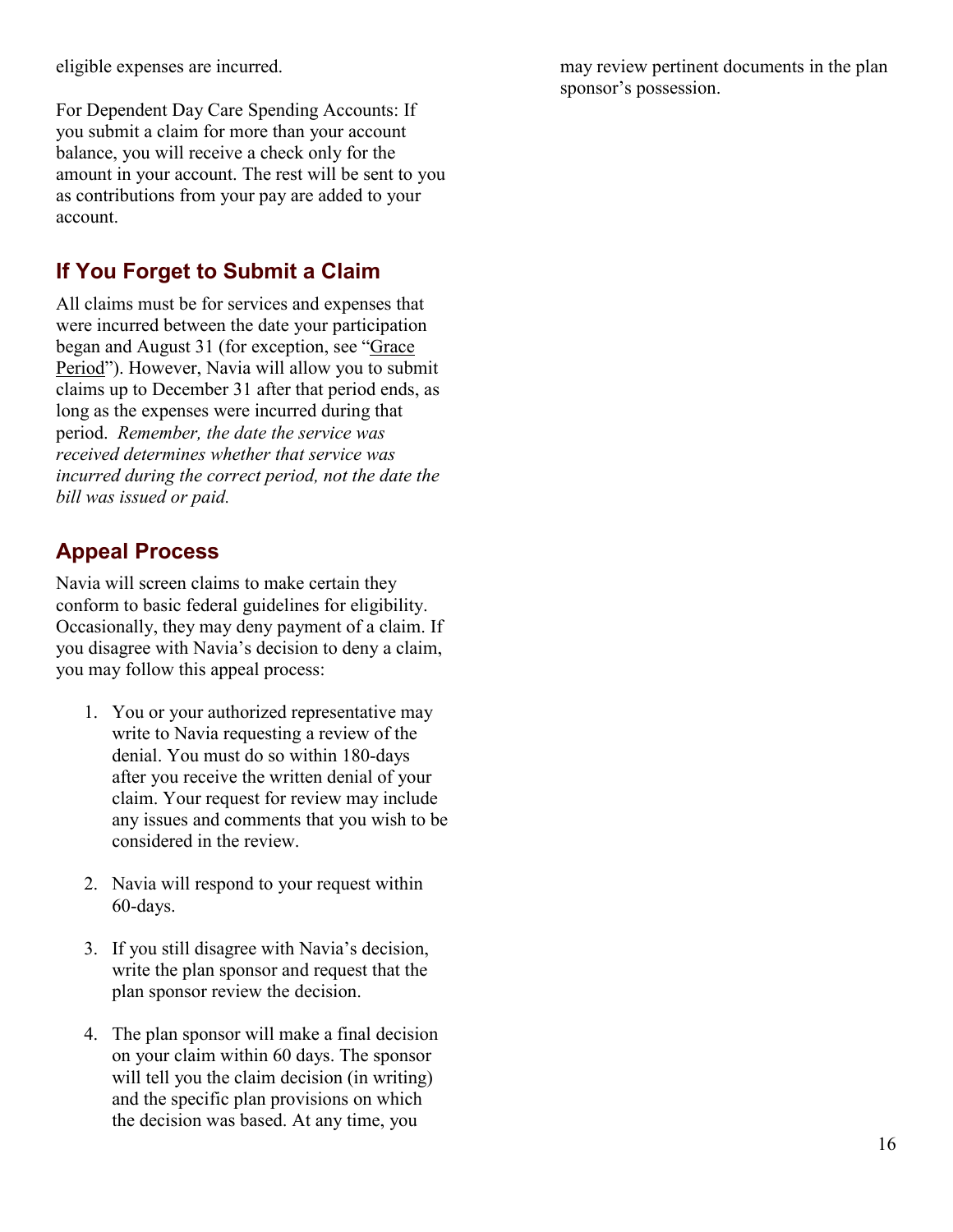# <span id="page-16-0"></span>**Administrative and Privacy Information**

#### <span id="page-16-1"></span>**Plan name**

The official name of this plan is The Texas A&M University System Flexible Spending Accounts (FSAs).

### <span id="page-16-2"></span>**Plan Sponsor**

Director of Benefits Administration The Texas A&M University System Moore/Connally Building 301 Tarrow St., 5th Floor College Station, TX 77840 Mail Stop: 1117 TAMU 1 (979) 458-6330

# <span id="page-16-3"></span>**Plan Administrator**

The plan administrator is the Director of Benefits Administration. Contact at the address shown for the Plan Sponsor.

# <span id="page-16-4"></span>**Type of Plan**

The Flexible Spending Accounts is a flexible benefit plan under section 125 of the IRS tax code.

#### <span id="page-16-5"></span>**Claims Administrator**

Claims for the Flexible Spending Accounts are paid by the claims administrator, Navia, which is under contract with the Plan Administrator. You can contact Navia by calling toll-free 1 (800) 669-3539 or writing:

Navia Benefit Solutions PO Box 53250 Bellevue, WA 98015

The plan contract governs all plan benefits. You may examine a copy of the contract or obtain a copy for a copying fee by contacting the Plan Sponsor.

# <span id="page-16-6"></span>**Plan Funding**

The Flexible Spending Account plan is intended to be self-funded. This means the money you put into the plan is the same money that is used to pay benefits.

# <span id="page-16-7"></span>**Plan Year**

Plan records are kept on a plan-year basis. The plan year begins each September 1 through the next August 31.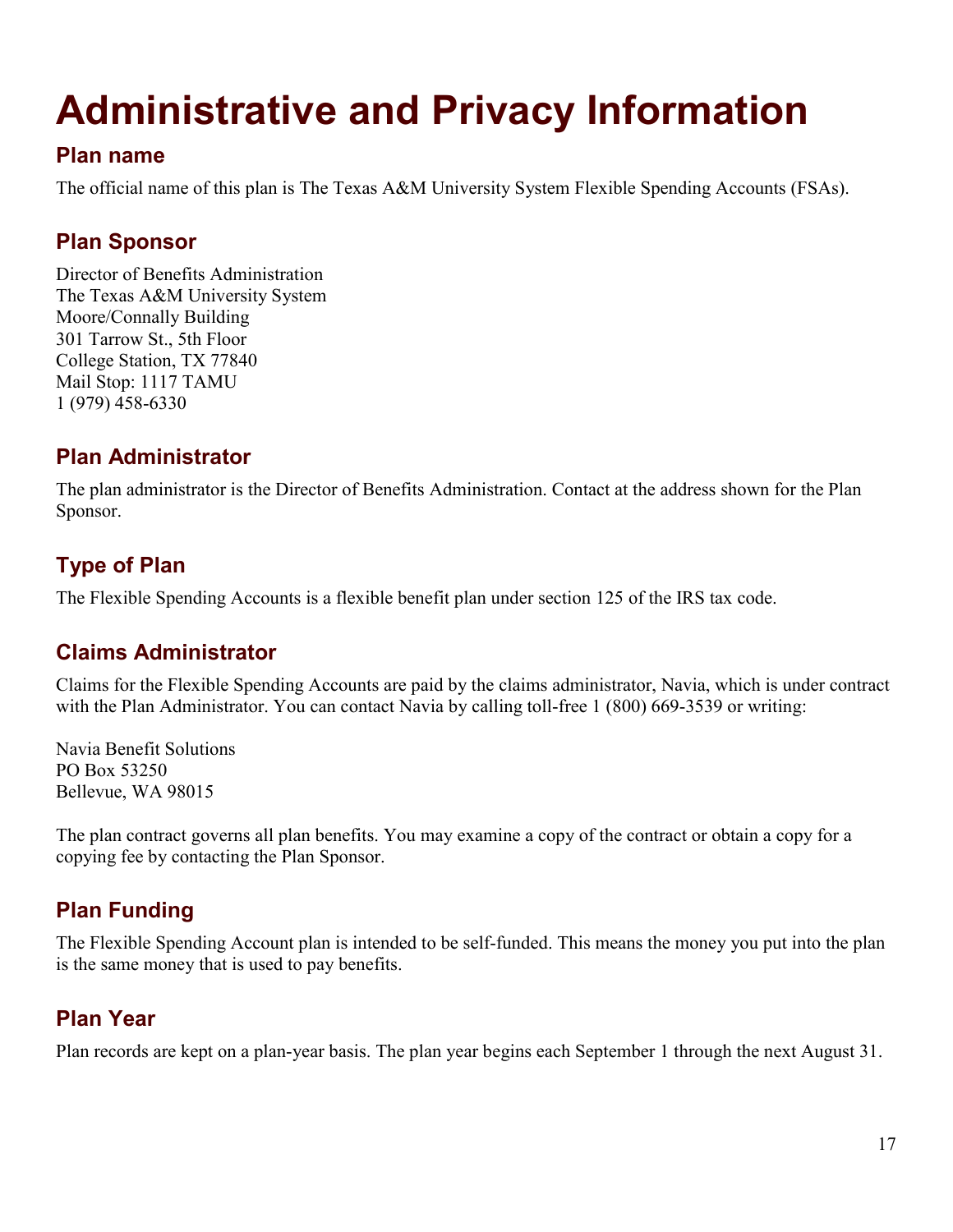#### <span id="page-17-0"></span>**Employer Identification Number**

74-2648747

# <span id="page-17-1"></span>**Agent for Service of Legal Process**

Plan Administrator

### <span id="page-17-2"></span>**Privacy Information**

The A&M System and Navia must gather certain personal information to administer your health benefits. Both organizations maintain strict confidentiality of your records, with access limited to those who need information to administer the plan or your claims.

Navia gathers information about you from your application, claims and other forms. They also have personal information that comes in from your claims, your health care providers and other sources used in managing your health care administration. The A&M System will not use the disclosed information to make employment related decisions or take employment related actions.

Both Navia and the A&M System have strict policies and procedures to protect the confidentiality of personal information. They maintain physical, electronic and procedural safeguards to protect personal data from unauthorized access and unanticipated threats or hazards.

Names, mailing lists and other information are not sold to or shared with outside organizations. Personal information is not disclosed except where allowed or required by law or unless you give permission for information to be released. These disclosures are usually made to affiliates, administrators, consultants, and regulatory or governmental authorities. These groups are subject to the same policies regarding privacy of our information as we are.

The A&M System may use and disclose your protected health information (PHI) without your written authorization or without giving you the opportunity to agree or disagree when your PHI is required:

- for treatment
- for payment
- for health care operations
- by law or, under certain circumstances, by law enforcement
- because of public health activities
- because of lawsuits and other legal proceedings
- for organ and tissue donation
- to avert a serious threat to health or safety (under certain circumstances)
- because of health oversight activities
- for worker's compensation
- because of specialized government functions (under certain circumstances)
- in cases of abuse, neglect or domestic violence
- by coroners, medical examiners or funeral directors

The A&M System can also use and disclose PHI without your written authorization when dealing with individuals involved in your care or payment for your care. However, you will have an opportunity to agree or disagree. If you do not object, the A&M System can use and disclose your PHI for this reason.